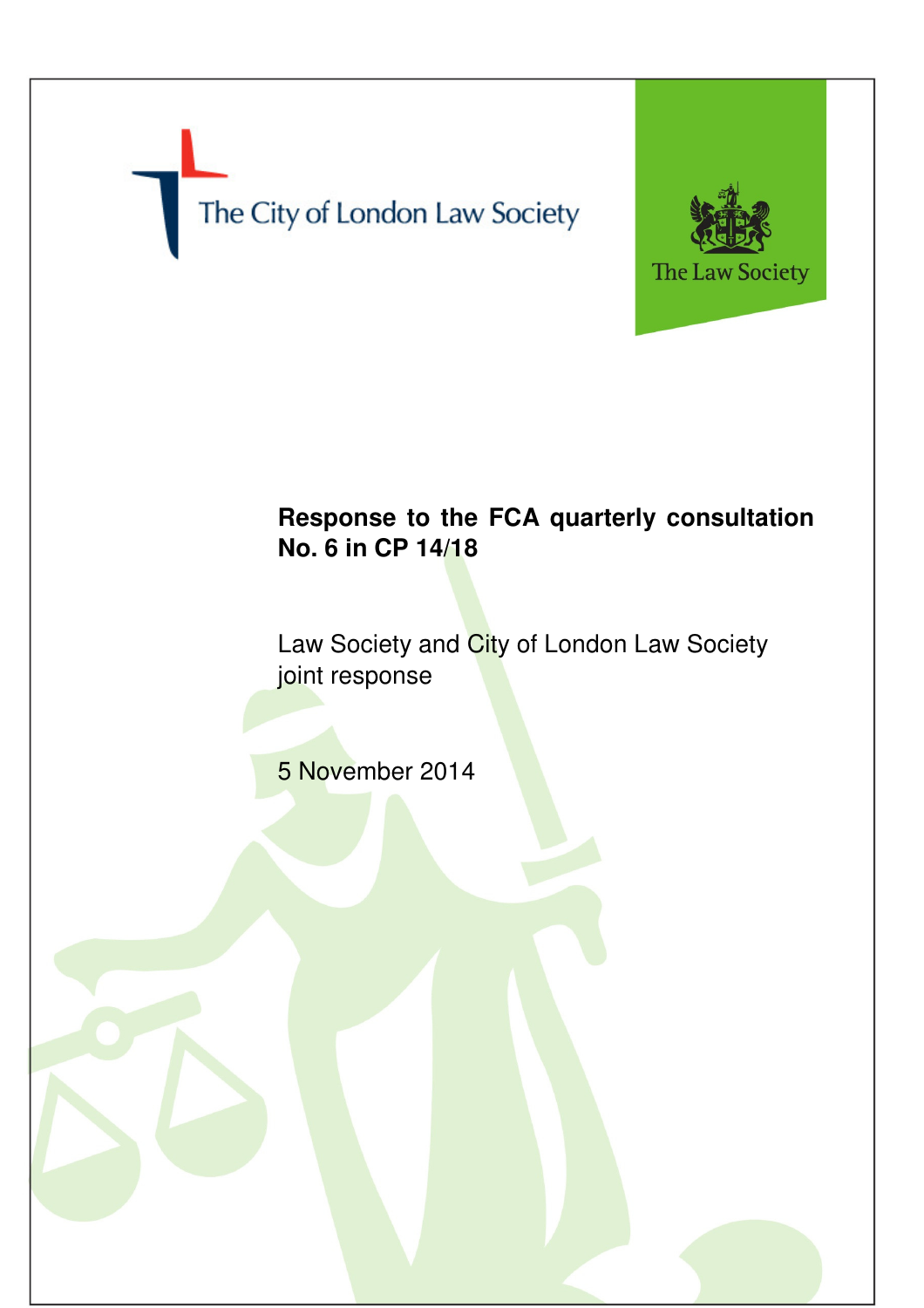# **Introduction**

 $\overline{a}$ 

- 1. The comments set out in this paper have been prepared jointly by the Listing Rules Joint Working Party of the Company Law Committees of the Law Society of England and Wales and the City of London Law Society.
- 2. The Law Society of England and Wales is the representative body of over 120,000 solicitors in England and Wales. The Society negotiates on behalf of the profession and makes representations to regulators and Government in both the domestic and European arena. This response has been prepared on behalf of the Law Society by members of the Company Law Committee.
- 3. The City of London Law Society ("**CLLS"**) represents approximately 13,000 City lawyers through individual and corporate membership including some of the largest international law firms in the world. These law firms advise a variety of clients from multinational companies and financial institutions to Government departments, often in relation to complex, multi-jurisdictional legal issues. The CLLS responds to a variety of consultations on issues of importance to its members through its 17 specialist committees.
- 4. The Listing Rules Joint Working Party is made up of senior and specialist corporate lawyers from both the Law Society and the CLLS who have a particular focus on the Listing Rules and the UK Listing Regime.
- 5. We set out below our responses to the questions in Chapter 3 of the FCA quarterly consultation paper  $14/18$ <sup>1</sup>

## **Chapter 3 – Minor amendments to the Listing, Prospectus and Disclosure and Transparency Rules**

## **Q3.1 Do you agree with our proposal to amend LR 13.2.1R and LR 15.4.8R, insert new LR 15.4.8AR and delete LR 13.2.2R, LR13.2.2AG and LR13.2.3R, which will reduce the scope of the FCA's circular review and approval activities?**

Yes, although, in the light of the proposed amendments, we suggest that LR 13.8.8R (2) is deleted. This provision provides that "a circular or other document convening an annual general meeting at which only ordinary business is to be conducted and, if applicable, any other matter covered by this section is to be considered or proposed, need not be submitted to the FCA for approval". As a result of the proposed changes to LR 13.2.1, circulars convening an annual general meeting would not require prior approval, irrespective of whether they relate to ordinary or special business, unless they include business of the type referred to in the revised LR 13.2.1 and, consequently, LR 13.8.8R(2) should be deleted in order to avoid any confusion.

# **Q3.2: Do you agree with our proposal to amend item 9 of LR 11 Annex 1R to allow the use of the insignificant subsidiary exemption only where such subsidiary has been consolidated within the premium listed company's group accounts for more than one full financial year?**

Yes, although we suggest that it might be more accurate to provide in LR 11 Annex 1R,  $9(4)(a)$ , that the "relevant period" means *if the subsidiary undertaking or each of the* subsidiary undertakings (as the case may be) has been consolidated in the listed company's group for more than **at least** one full financial year but less than three full financial years, each of the full financial years before the date of the transaction or arrangement for which accounts have been published'.

<sup>&</sup>lt;sup>1</sup> Available on the FCA's website, http://www.fca.org.uk/your-fca/documents/consultation-papers/cp14-18.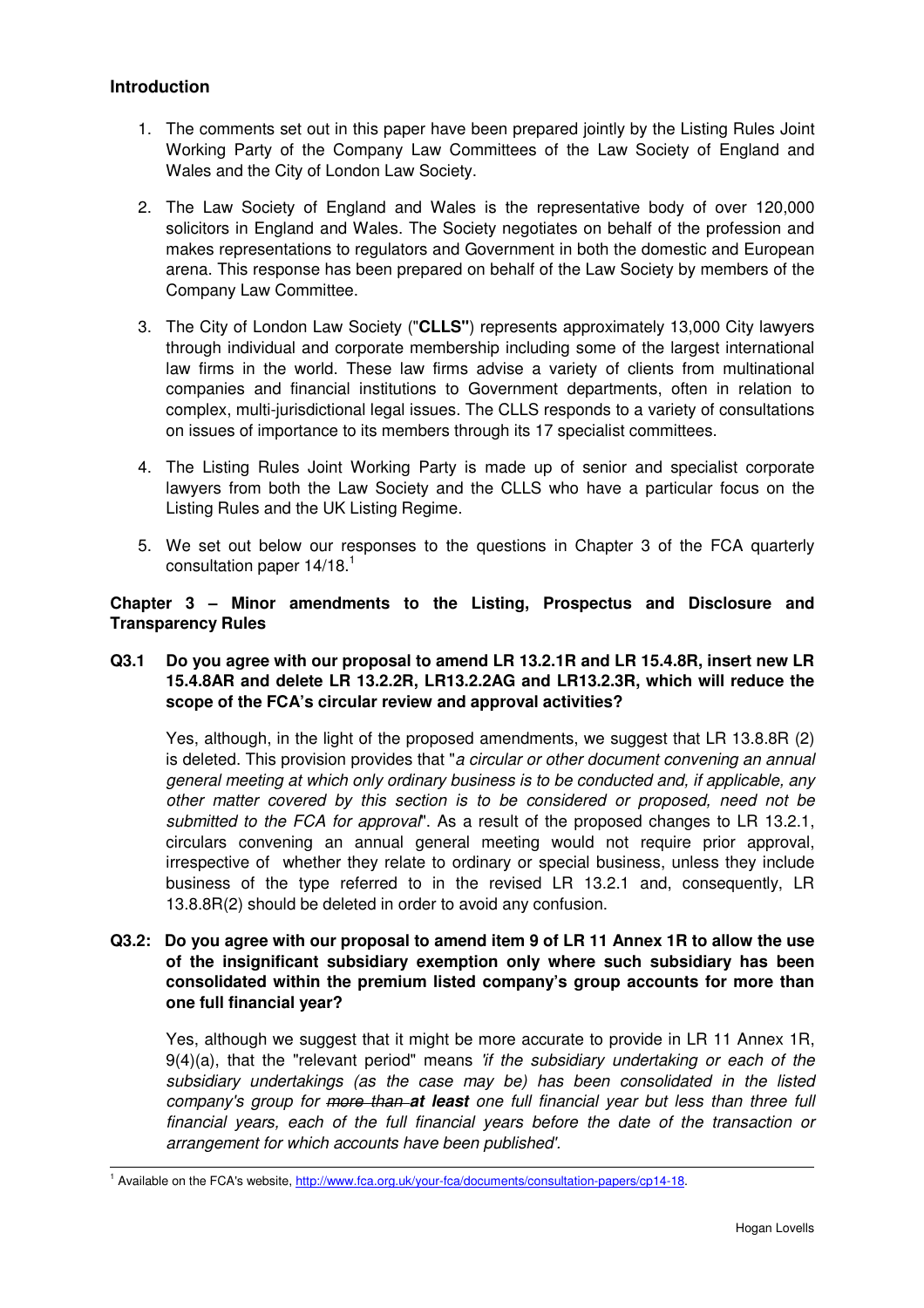**Q3.3: Do you agree with our proposal to amend LR 13.4.6R to also refer to 'rights to' mineral resources?** 

Yes.

**Q3.4: Do you agree with our proposal to amend LR 13.5.4R(2) to allow a profit forecast or a profit estimate included in class 1 circulars to be prepared in accordance with LR 13.5.32R?** 

Yes.

**Q3.5: Do you agree with our proposal to amend LR 6.1.3DR(1) to clarify the period that needs to be covered by the historical financial information where LR 6.1.3DR applies?** 

Yes.

**Q3.6: Do you agree with the proposed amendment to the definition of investment trust in LR Appendix 1?** 

Yes.

**Q3.7: Do you agree with the proposal to amend LR 9.8.10R(2), DTR 7.1.7G and DTR 7.2.8G?** 

Yes.

**Q3.8: Do you agree with the proposal to amend the definition of the Code in LR Appendix 1 and the Glossary?** 

We agree that the definition of the Code in LR Appendix 1 and the Glossary, which currently refers to the Code published in May 2010 ("**May 2010 Code**"), should be updated.

Since the publication of CP 14/18, the Financial Reporting Council published a revised edition of the Code in September 2014 which will apply to accounting periods beginning on, or after 1 October 2014 ("**September 2014 Code**"). We note that the FCA has provided in CP 14/18 that it will consult on any changes to the LRs and DTRs that may be required as a result of the September 2014 Code. We assume that this will include an amendment to the proposed definition of the Code as set out in CP 14/18 so that it refers to the September 2014 Code. However, in order to avoid further amendments to the definition to reflect each updated Code, and to prevent any confusion during the period when a new Code is applicable but the definition of Code in the LRs and DTRs has not yet been updated, we suggest that the definition of the Code could be amended to read:

"the UK Corporate Governance Code published by the Financial Reporting Council that applies to the listed company in the relevant accounting period as specified by the Financial Reporting Council".

#### **Q3.9: Do you agree with the proposal on transitional provisions set out in LR TR 13 and DTR TP 24 and 25?**

In our response to Q3.8, we explain why our suggested definition of the Code would be more appropriate. If the suggested definition of the Code is adopted, the proposed transitional provisions are no longer required.

If, however, the FCA proceeds with its approach to set out the relevant applicable Code in the definition, we suggest that for the sake of clarity the transitional provisions should